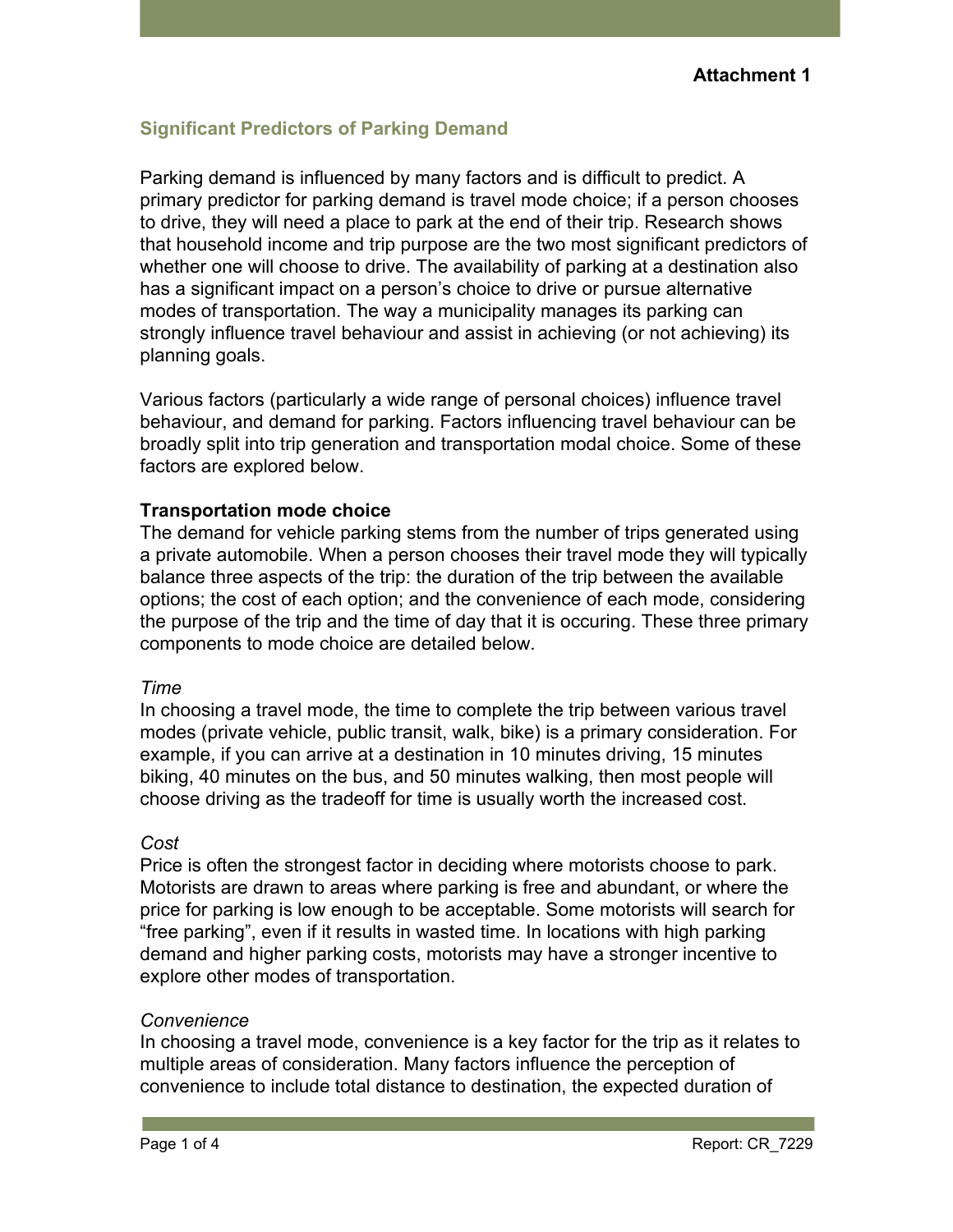travel, the time of day the travel is desired, and the attributes of the destination including the availability of parking and the expected time to find a vacant parking space.

In locations where there is a cost associated with parking, the convenience of payment also influences the travel mode choice. Historically, paying for parking has been relatively inconvenient due to technology that requires the user to pay with coins, or to prepay for a limited time period. Edmonton's EPark system now allows payment with coin, credit card, and mobile application, for a better experience than analog parking meters.

The purpose of the trip may also impact the perception of convenience and therefore also impact the preferred mode of travel. For example, the inconvenience of taking groceries on the bus often means that most people will choose to take a vehicle, even if bus service is available. Similarly, if the distance to the destination is long and expected time at the destination is short, then the inconvenience of waiting for the next bus influences the travel mode to private vehicle.

The convenience of parking at the destination is also a consideration for motorists. When a motorist is certain of free and available parking at their destination, this is a substantial convenience, and influences their mode choice to drive. Where parking is uncertain in availability, location, rules, or price, motorists are less likely to drive. Alternatively, if one chooses to drive but does not know where public parking may be available or how much it costs, they may abandon the trip entirely or re-route to a more familiar destination.

Parking information systems provide motorists with information including digital wayfinding signs. These signs direct motorists to available capacity at parking facilities in their vicinity and thereby reduce the amount of time needed to find parking. This increases the convenience of the trip, while also increasing the utilization of existing parking supply.

# *Mode shift*

The City of Edmonton has policy objectives to increase the range of transportation options available to residents. As transportation options that have a more attractive balance between time-cost-convenience as compared to the private automobile become available, the need to accommodate vehicle trips and parking will decrease. This change will be gradual and in some cases it may take time for parking demand to adjust to changes in the factors identified above. Constrained parking supply can support mode shift over time.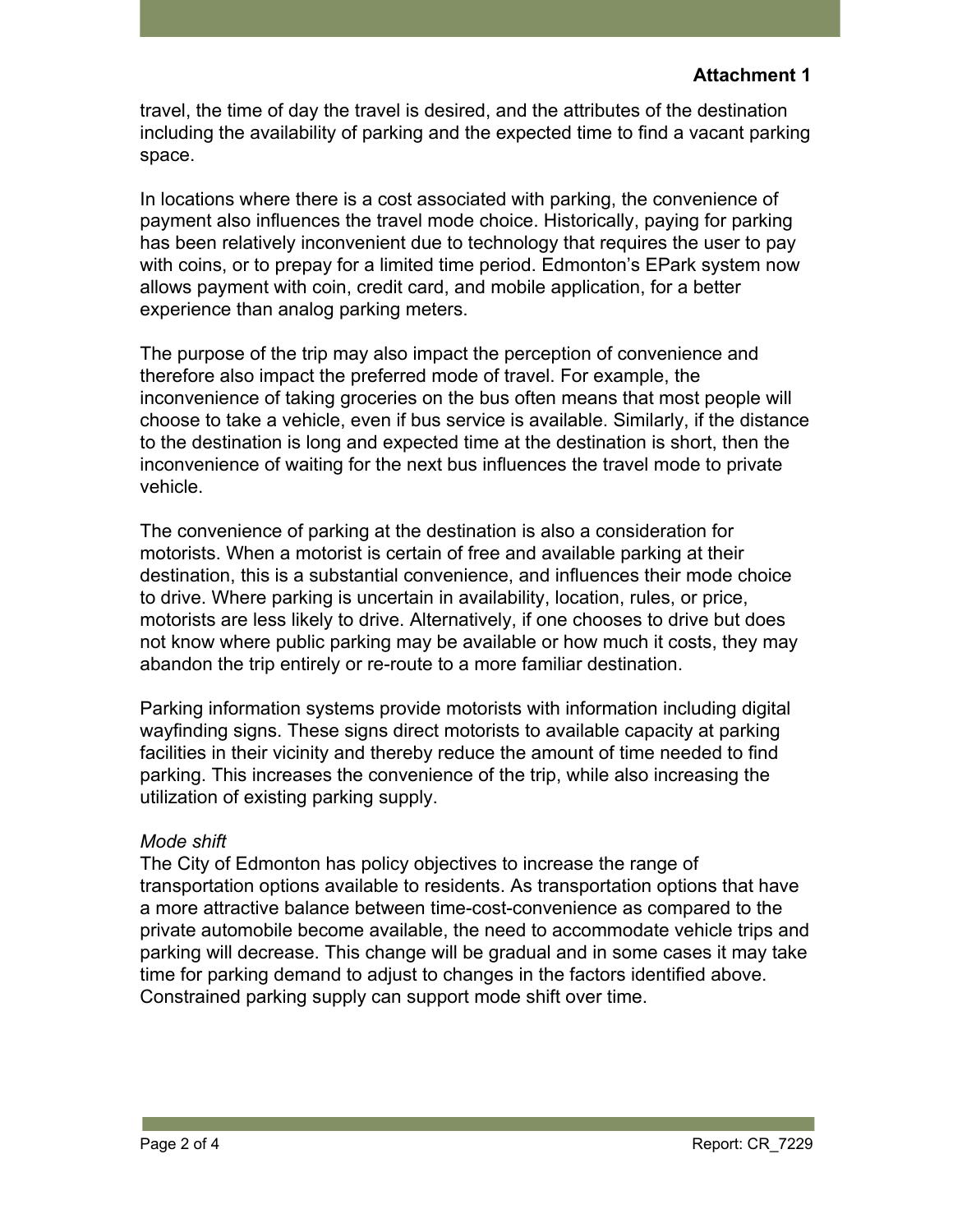## **Demographic characteristics of a traveler**

Demographic characteristics of the traveler play a large impact on determining travel mode. Gender, age and ability can impact decisions, along with personal preference and comfort levels. The household travel survey indicated that for trips to Downtown and the downtown fringe, there is a good correlation between greater household income and greater number of trips made by private vehicle. However, when the purpose of the trip is categorized as "personal business", such as going to a bank or lawyer, or other errand, the trip is more likely to be taken by car regardless of household income.

# **Type of business**

Anecdotal evidence suggests that some types of businesses have higher parking demands than others. For example, doctors' offices or day-surgery locations may have high volumes of patients that remain on-site for extended periods of time. Other health services, such as a dental office, typically have parking needs throughout the day. Businesses such as daycares or schools may have significant parking needs for brief periods, for example morning drop-off and pick-up times, with much lower requirements for the remainder of the day.

The business employee parking demand is dependent on the vehicle ownership rate, modal split for employees at a destination, and any incentives or disincentives to take other travel modes. Employees typically require parking for stays longer than four hours, and would use long-term on-site parking spaces. Businesses will typically have rules for employee parking, or designate areas of the parking lot for employee parking, so that the customers have access to the most convenient parking spaces.

# **Popularity of business**

Parking demand can vary depending on the popularity of a business. More popular businesses may generate more customer visits which may increase parking demand. A similar business that is less popular may have fewer clients and so require fewer parking spaces.

It is challenging to predict the popularity of a business at the development permit stage. As highlighted in the technical report that formed part of the May 2, 2019, Urban Form and Corporate Strategic Development report *CR\_6707 Comprehensive Review of Parking Regulations in Zoning Bylaw 12800*, even when controlling for a single franchise with multiple locations it was difficult to predict parking demand ratios.

# **Urban context**

Parking demand and supply are influenced by the surrounding urban context. This includes factors such as access to transit, active transportation options, and proximity of destinations that can be accessed without the use of a car. However the technical study found access to transit and walkability were not predictive